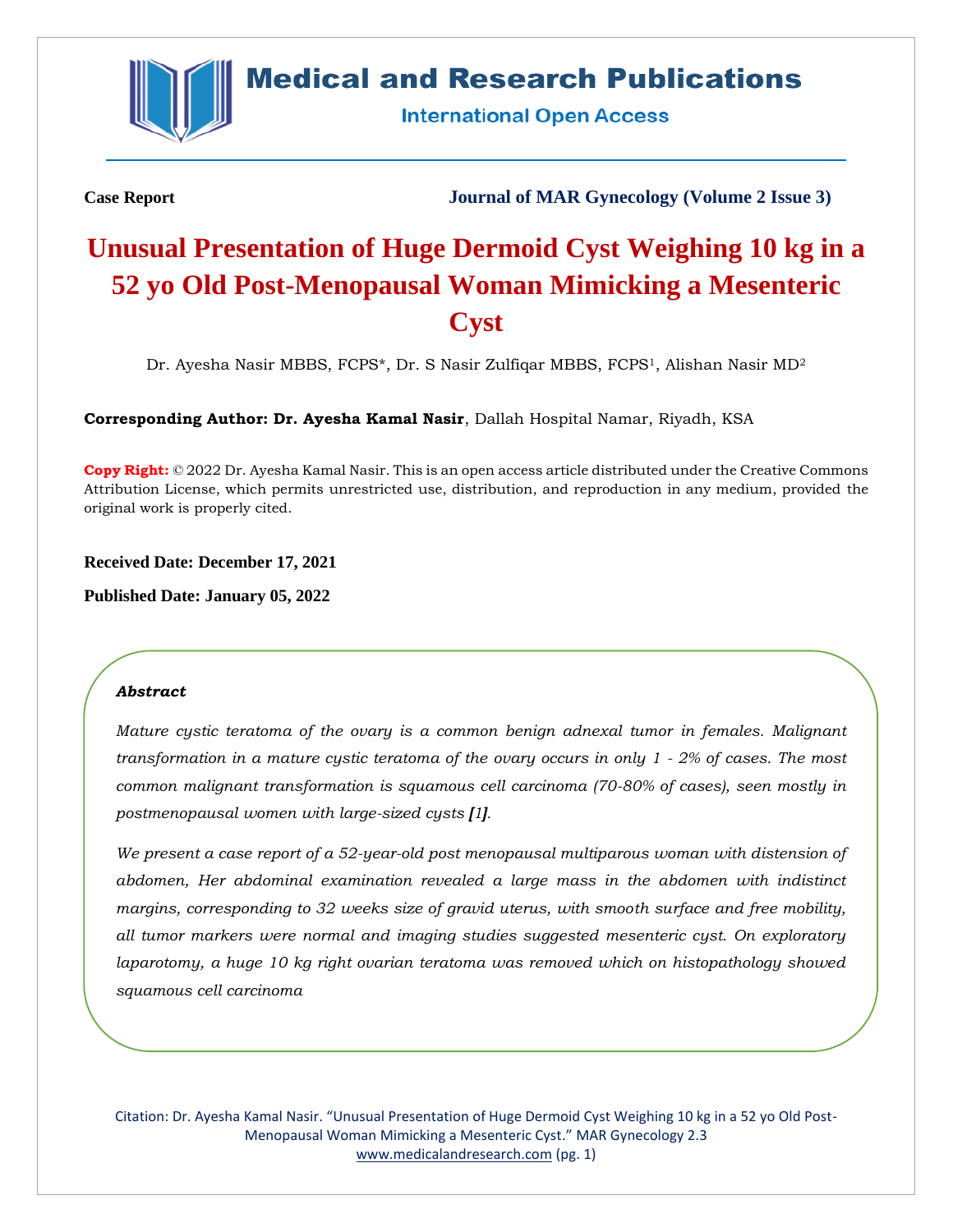# **Introduction**

Mature cystic teratoma of the ovary is a common benign adnexal tumor in females. Malignant transformation in a mature cystic teratoma of the ovary occurs in only 1 - 2% of cases **[**1**]**. The most common malignant transformation is squamous cell carcinoma (70-80% of cases), which occurs mostly in postmenopausal women with large-sized cysts.

The presenting symptoms of a dermoid cyst are usually non-specific. Many patients remain asymptomatic or may be diagnosed after an incidental finding on routine examination or intraoperatively. Dermoid cysts can reach a considerable size and cause symptoms such as abdominal fullness, abdominal pain and other pressure-related urinary and rectal symptoms. Complications of dermoid cysts include torsion, rupture, infections and rarely, a malignant transformation which has been reported to occur in 1 - 2% of all cases **[**1**]**.



Figure 1





Citation: Dr. Ayesha Kamal Nasir. "Unusual Presentation of Huge Dermoid Cyst Weighing 10 kg in a 52 yo Old Post-Menopausal Woman Mimicking a Mesenteric Cyst." MAR Gynecology 2.3 [www.medicalandresearch.com](http://www.medicalandresearch.com/) (pg. 2)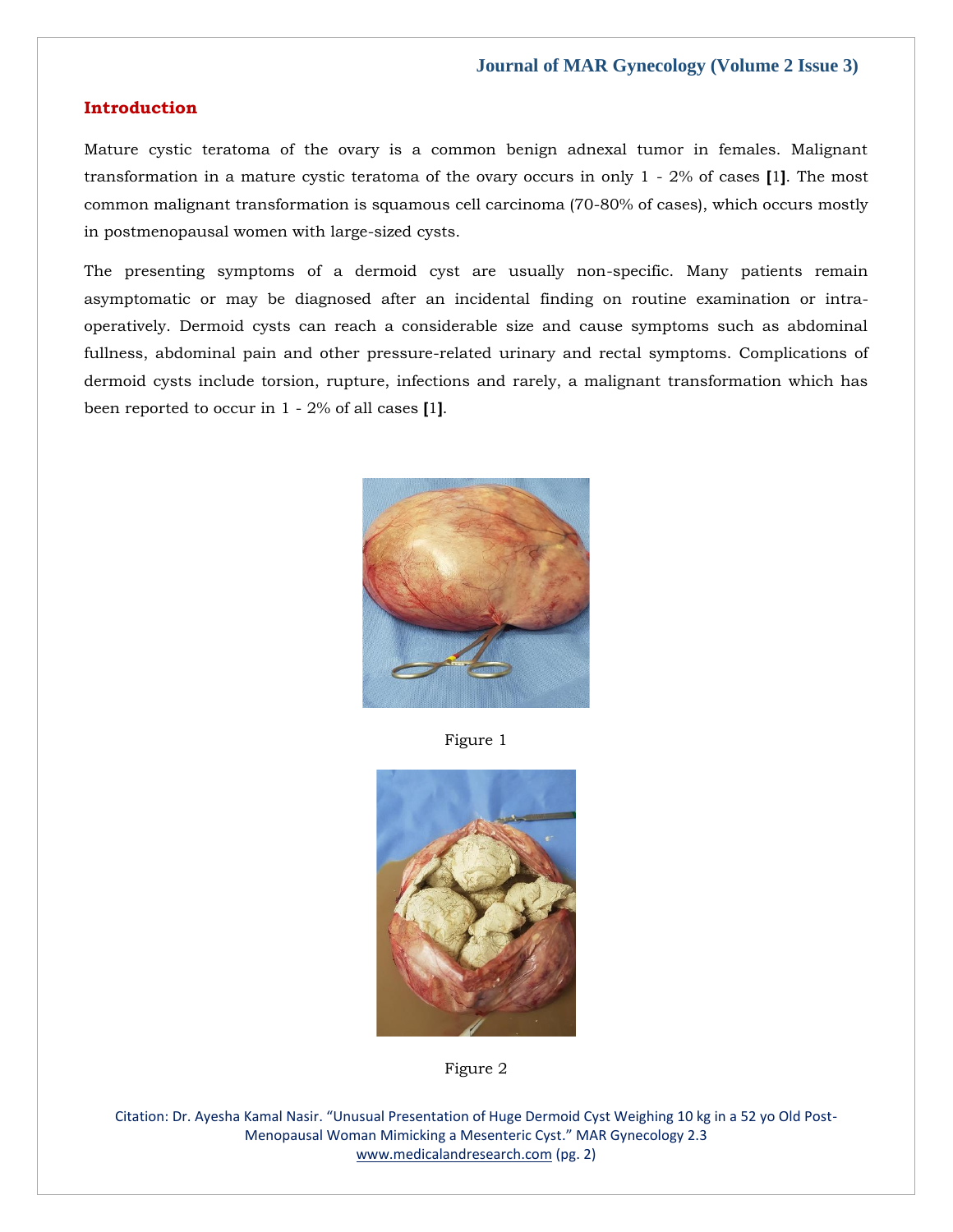#### **Case Presentation**

We present the case of a 52-year-old postmenopausal multiparous woman who came with distention of the abdomen which had gradually increased over 6 years. On general physical examination, her vitals were unremarkable however abdominal examination revealed a large freely mobile mass with indistinct margins and smooth surface, extending to the epigastrium and firm inconsistency.

On gynecological examination, there was no uterovaginal descent on speculum examination. Vaginal examination revealed a palpable uterus, separate from the mass and there was no fullness in bilateral fornices as well as the Pouch of Douglas. There was no involvement of the rectal mucosa on rectal examination.

All routine laboratory investigations were done and were found to be within normal limits. Tumor markers for epithelial ovarian malignancy were normal, i.e., Serum CA 125-17.4 U/ml, Serum CEA-1.10 ng/ml, LDH 257 U/l, HCG 3.65 mIU/ml, AFP 0.8 ng/ml, CRP 105.43 mg/l. Ultrasound findings were suggestive of a large cystic mass, with turbid fluid and floating solid bodies with no vascularity. Right ovary not seen separately. The left ovary had been removed in surgery 15 years ago due to a cyst. Ultrasound findings were suggestive of large bowel obstruction. This information was compiled to determine the risk of malignancy using the "risk of malignancy 1" (RMI 1) index and was calculated to be 157.5 which was suggestive of low risk of malignancy as scores ≥ 200 indicate a higher risk of malignancy. Computerized Tomography (CT) with and without contrast of abdomen and pelvis was done which was suggestive of a large, midline abdominal cystic mass of size  $32.5 \times 20.7 \times 21.5$  cm with thickened wall and daughter cysts within. It was extending from liver to pelvis giving the differential diagnosis of hydatid cyst or mesenteric cyst. There was no evidence of metastatic lesions in the abdominal or pelvic cavity and no free fluid was seen in the abdominal cavity. The uterus was normal but the mass appeared attached to the fundus of the uterus

During exploratory laparotomy, the abdomen was opened by a midline incision and the mass was identified as a large, freely mobile, left ovarian cyst occupying the whole of the abdomen with no adhesions. No ascites, peritoneal adhesions, or implants were seen. On the right side, no fallopian tube or ovary was seen, consistent with prior salpingoophorectomy and the uterus was noted to be atrophic. Complete debulking surgery was performed, and the mass was removed with the intact capsule. Hemostasis was secured, peritoneal washings were collected, and an omental biopsy was also sampled. The cyst had the appearance of mature teratoma and on the cut, section revealed viscous fluid with a cheesy consistency with hair embedded within. The entire specimen was sent for histopathology which showed signs of squamous cell carcinoma within the cyst. The patient was referred to an oncologist.

Citation: Dr. Ayesha Kamal Nasir. "Unusual Presentation of Huge Dermoid Cyst Weighing 10 kg in a 52 yo Old Post-Menopausal Woman Mimicking a Mesenteric Cyst." MAR Gynecology 2.3 [www.medicalandresearch.com](http://www.medicalandresearch.com/) (pg. 3)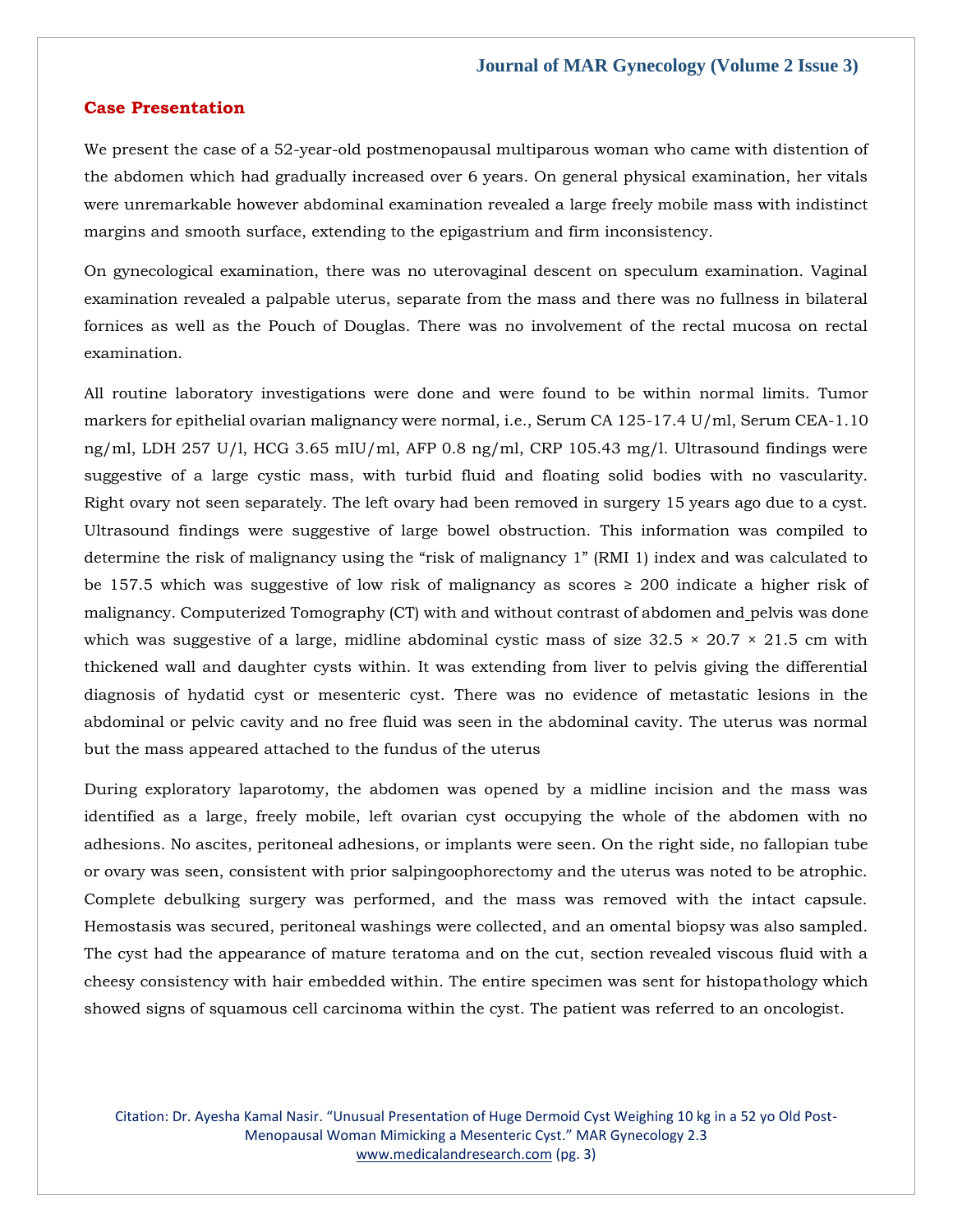#### **Discussion**

In our patient, although the risk factors were present, radiological studies and tumor markers suggested mesenteric tumor or hydatid cyst. In our patient, the histopathology examination showed malignancy even though all tumor markers were normal and radiological studies were consistent with benign features. In his study, Zubair **[**2**]** et all reported a similar case of a 46-year lady who presented with pain in the lower abdomen and was found to have a complex adnexal mass measuring 16x9 cm on Ultrasound and CT scan. This was later shown to be malignant. Based on these findings, the older age of the patient should be regarded as an important predictor of malignant transformation in mature cystic teratoma. Adequate sampling followed by histopathology plays an important role in the diagnosis of such a rare tumor.

Even though Malignant transformation of the ovarian dermoid cyst (mature cystic teratoma) is rare and most often established in postmenopausal women after surgery, an adequate preoperative workup is necessary as well as post-operative detailed histopathology. Another study **[**3**]** reported the case of a 58 year-old woman showing abdominal pain associated with constipation episodes. The diagnosis of the dermoid cyst was established upon ultrasonography. In this case, also, the histopathology confirmed the presence of a well-differentiated epidermoid carcinoma.

Based on current guidelines an RMI score  $\leq$  200 is often associated with the benign presentation of mature cystic teratoma. Additionally, gross findings have also been used as a prognostic tool when classifying a mature teratoma as either benign appearing or malignant appearing however in line with the literature, our study highlights the importance of the age of the patient, the size of the dermoid cyst and its growth rate as important risk factors for malignant potential of mature teratoma. This is evident from the findings seen in this patient since the RMI score for this patient was indeed  $\leq 200$  and on gross appearance, the mass had typical characteristics of a benign mature cystic teratoma.

## **Conclusion**

A pre-operative diagnosis of a dermoid cyst can easily be made by characteristic ultrasound and CT appearances, but malignant change is very difficult to differentiate, despite the appearance and RMI score  $\leq$  200, from uncomplicated tumors on imaging and hence the emphasis on diagnosis, should have relied on postoperative histopathology.

Citation: Dr. Ayesha Kamal Nasir. "Unusual Presentation of Huge Dermoid Cyst Weighing 10 kg in a 52 yo Old Post-Menopausal Woman Mimicking a Mesenteric Cyst." MAR Gynecology 2.3 [www.medicalandresearch.com](http://www.medicalandresearch.com/) (pg. 4)